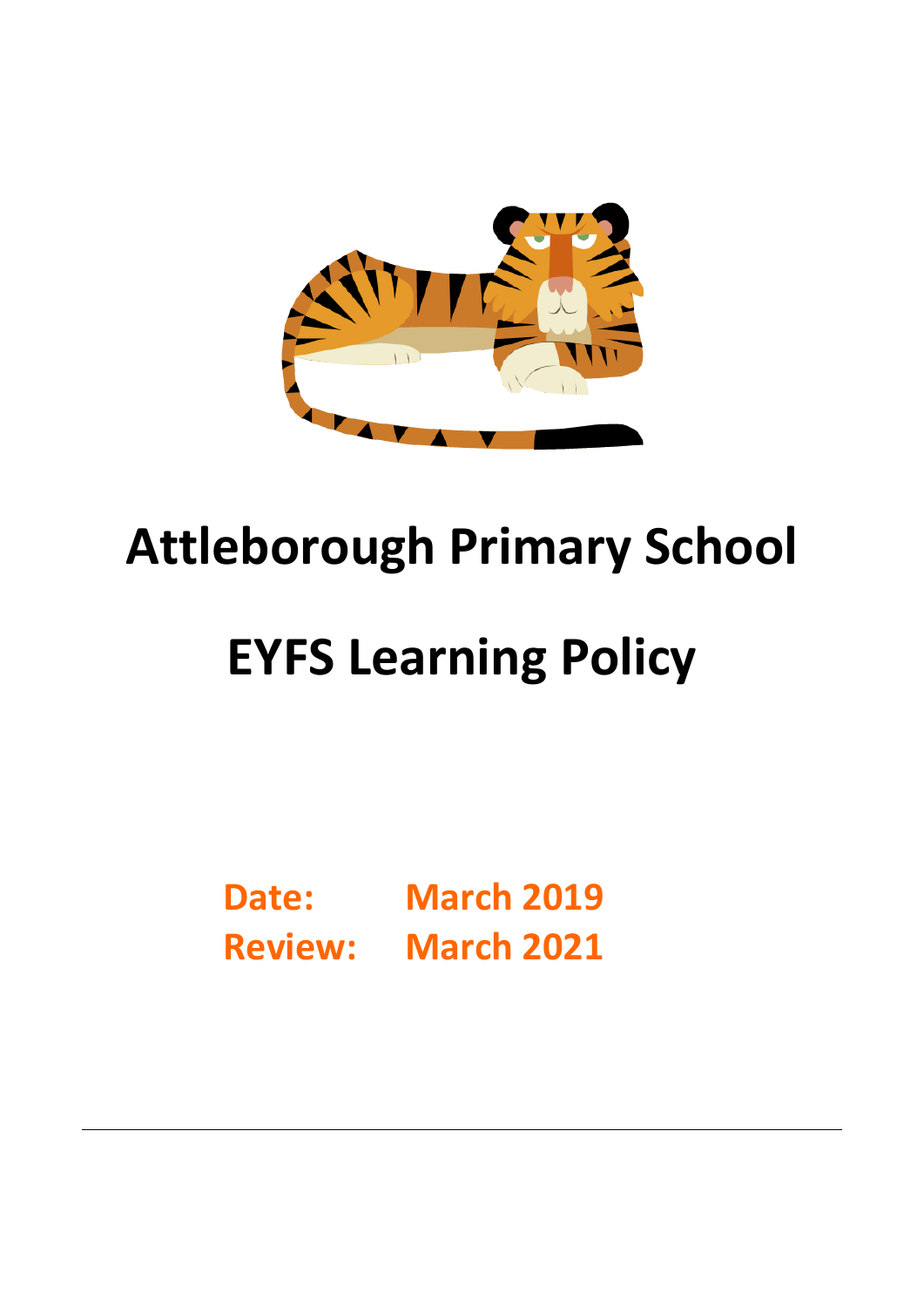We believe that our children are the heart of our school and that our school is a fun and inspirational place to be. At Attleborough Primary School, we are committed to ensuring that learning is at the heart of everything we do and we ensure that effective learning opportunities are developed through a love of learning by everyone in our school.

Every child deserves the best possible start in life and the support that enables them to reach their full potential. Children develop and learn in different ways and at different rates. In the Foundation Stage, children learn best through play based activities and first hand experiences. Throughout the day, and especially when learning through self-initiated activities, the children are observed and their achievements recorded in their learning journeys, both online and in books, using the 3 main characteristics of effective learning**:** 

- **- Playing and exploring**  how the children engage with their environment
- **- Active learning**  how motivated are the children to engage with new opportunities.
- **- Creating and thinking critically**  how the children use their thinking skills to expand their knowledge

The aim of our school is to inspire our children to grow into confident, independent, motivated and kind individuals who are prepared for education and life beyond Primary School. We want our children to reach their full potential through experiencing life in a caring and positive environment.

#### **Learning Environment**

The importance we attach to an exciting, stimulating learning environment, both indoors and outdoors, is reflective of the ethos of our school and its aims and values. A stimulating environment sets the climate for learning and will include:

- **-** Opportunities for creative exploration and expression
- **-** Opportunities for investigation, experimentation and discovery
- **-** A mix of small focused groups, individual and whole class learning
- **-** A mix of independent, child-led, co-operative and adult supported learning
- **-** Well organised areas, with interactive displays.
- **-** A variety of easily accessible resources to encourage independence and self-initiated learning.
- **-** The opportunity for free flow learning and the choice of indoor or outdoor learning
- **-** Celebration of children's achievements through displays of work and assemblies– both selfinitiated and structured

Through play and in the right learning environment, our children will:

- **-** Explore, develop and represent learning experiences helping them make sense of the world
- **-** Practise and build up concepts, ideas and skills
- **-** Learn how to control impulses and understand the need for rules
- **-** Take risks and make mistakes
- **-** Think creatively and imaginatively
- **-** Communicate with others as they investigate and solve problems
- **-** Express fears to relieve anxious experiences in controlled and safe situations